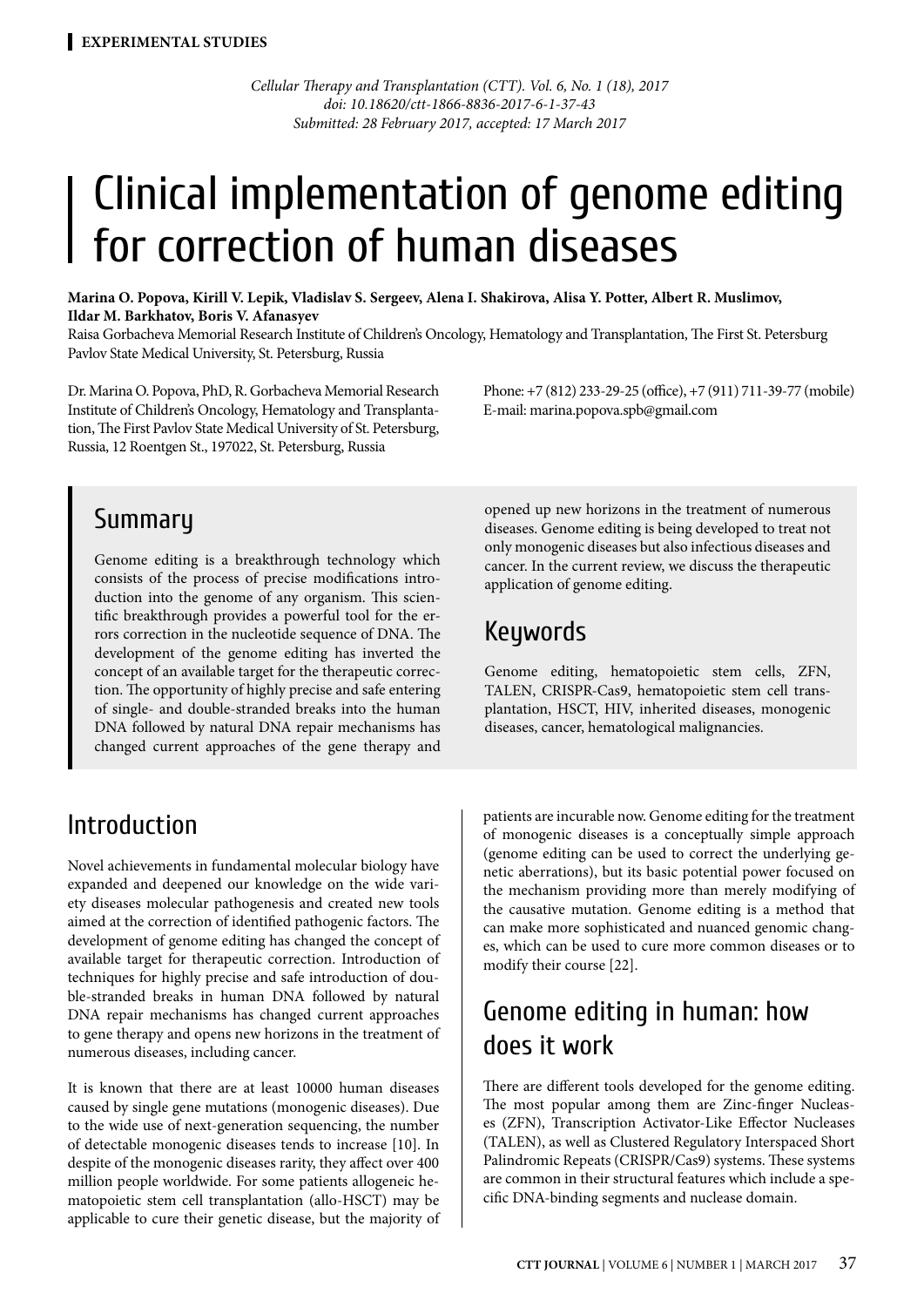The main principle of genome editing is specific recognition of a target locus, based on genomic sequence authenticity with highly precised introduction of DNA breaks in the required genome site. Using artificially produced DNA sequences, we can direct our molecular instruments to any DNA locus thus selecting a target to correct. By nuclease domain activation in the case of nucleases listed above, a double-stranded break is introduced to genomic DNA of the target cell. The targeted DNA break generally affects a neighbor segment of the DNA-binding domain. Such endonuclease-based procedure causes stable, heritable changes of the target gene sequence and/or its expression in the cell. After introducing double-stranded breaks, one may give a rise to short insertions or deletions (indels) in the gene causing its functional inactivation (a 'knockout' procedure) due to the genetic code frameshift. Such inaccurate repair of the DNA occurs in the absence of homologous donor DNA and is reffered as non-homologous DNA end joining (NHEJ). By contrary, when exploiting a proper mechanism of homology-directed repair (HDR) of a double-stranded break, which reproduces precise copies of sister chromatids or exogenous DNA template, we are able to overwrite, i.e., to precisely introduce a correct nucleotide sequence or integrate a new

gene (transgene), with high degree of accuracy. For this purpose, we need to bring a donor DNA segment for its insertion to the site of double-stranded breakage. Such template will be replicated during the homologous breakage repair.

Among the most important principles of the site-specific nuclease application the safety holds a specific place. In particular, the safety can be obtained, for example, by the transient expression of gene editing system components after the nuclease-encoding mRNA transfection. Once the mRNA is translated and the nuclease protein maturated, the RNA rapidly and entirely degraded within the cell In a natural way. In this respect, the only challenge is to deliver a nuclease-encoding genetic construct to the target cells. A simple and safe solution is to use viral vectors that are unable to integrate into the human genome, being intended only for transportation of viral genetic construct to the cell. However, there are some limitations, due to the size of this construct and cell tropism of transporter viruses and due to their toxicity for certain cell and tissue types. However, this way is plausible and practically applicable for in vivo administration. Physical methods of the DNA transfection represent a simpler and safer approach, i.e., phagocytosis, lipofection, electropo-



**Figure 1. Flow-chart of genome editing procedure for treatment of monogenic diseases based on hematopoietic stem cell transplantation (adapted from [11]).**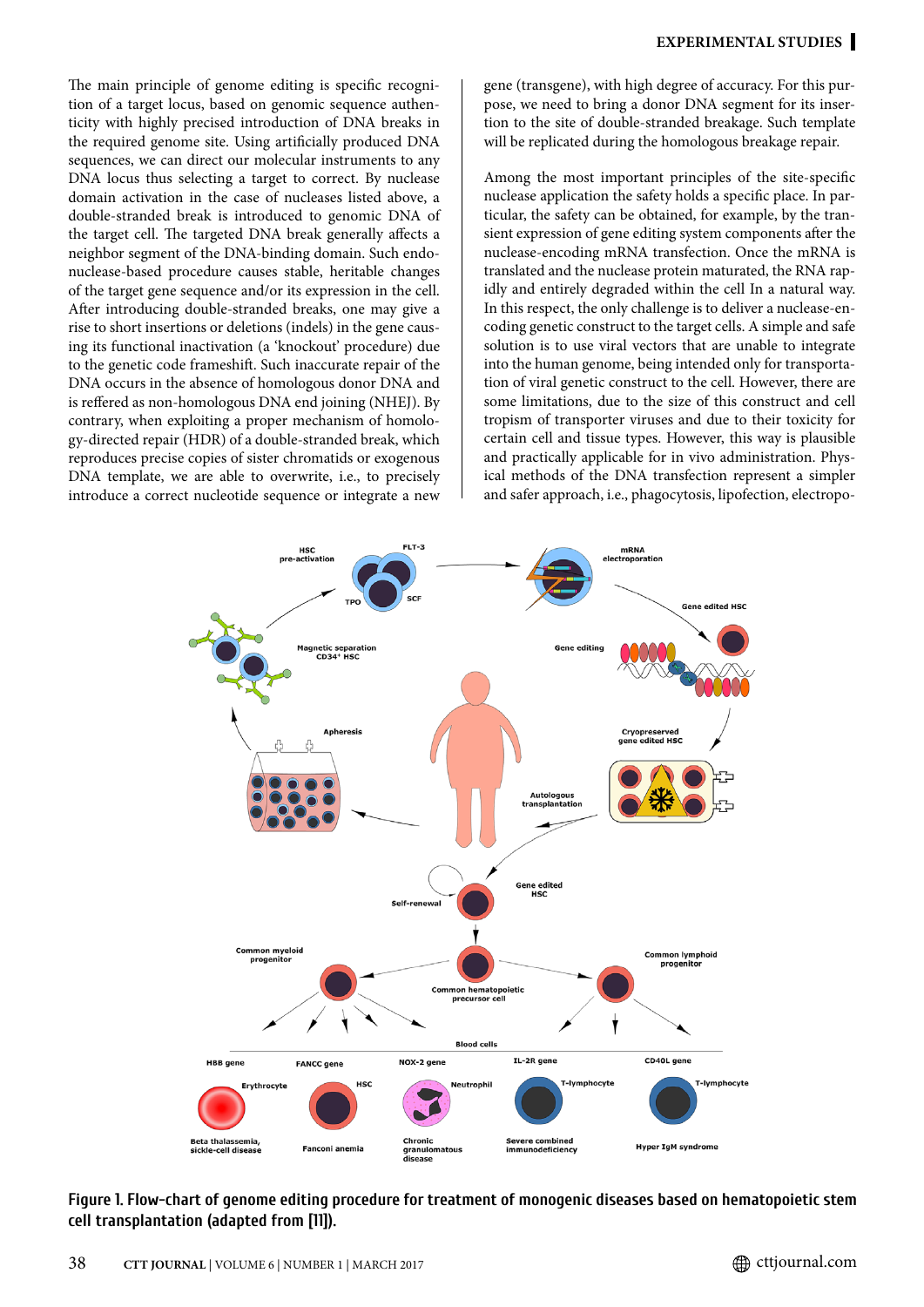#### **Experimental studies**

ration, which also have their practical limitations. Clinically aimed genome editing in humans was applied for isolated cells taken from the human body and, after appropriate manipulations, returned to the host. The ex vivo protocols presume high enrichment of a distinct cell population, such as lymphocytes and hematopoietic stem cells (HSCs). The lymphocytes are obtained from peripheral blood, whereas stem cells could be enriched from bone marrow, umbilical blood, or peripheral blood from mobilized donors. The hematopoietic stem cell isolation is accomplished by additional separation procedures, in order to get a pure progenitor population. Cryoconservation of the cells with good viability followed by their intravenous infusion is widely used in the routine clinical practice over 50 years of the bone marrow transplantation. Hematopoietic stem cells are one of the most popular and promising target for gene therapy protocols, due to their tissue-specific homing, ability for differentiation and production of various blood cells, as well as broad clinical experience with their transplantation [11] (Fig. 1).

# Potential therapeutic applications of genome editing

Discussion on therapeutic applications of the genome editing in human could be chronologically divided into three parts, i.e., current fields of genome editing, close future of the methodology, and its long-range prospective in the human diseases therapy.

**State of the art.** HIV treatment is a leading field among different approaches to therapeutic usage of genome editing, with six already registered clinical trials (all of them are based on ZFN platform), and a number of pre-clinical and experimental data. A clinical case of a 'Berlin patient' proved to be a countdown point: an allogeneic HSC transplant to the HIV-infected patient with acute leukemia from a donor homozygous for CCR5delta32 mutation caused cure from both hematological malignancy and HIV infection [8,9]. People with naturally occurred mutation of both CCR5 alleles are non-susceptible to HIV infection. Unfortunately, the CCR-5delta32 homozygotes make <1% of Caucasian population, minimizing chances for finding an HLA-compatible donor with such a genetic defect [13,17]. Moreover, allogeneic HSCT is not an obligatory indication for HIV infection treatment, due to a sufficient procedure-related mortality. It is possible for only a group of HIV-associated complications such as hematological malignances.

Meanwhile, this successful transplantation has confirmed a critical significance of CCR5 for primary infection and development of the HIV-associated disease, thus starting a new path of clinical research. Therefore, first experience of genome editing in humans was obtained in patients suffering from HIV. These experiments became able due to wellknown target gene, i.e., CCR5 that should be knocked out, thus simulating a known mutation causing HIV resistance. Similarly, the target T lymphocytes were selected because this cell population is a main host for HIV. Critical decrease of CD4+ T cells in humans is an evident reason for morbidity and mortality in HIV patients. Moreover, novel modalities

are required for HIV treatment, due to high social significance of this infection.

A private company *Sangamo Biosciences* is now leading in ZFN-directed genome editing of T lymphocytes and HSCs. Higher transfection efficiency (>50%) and rare off-target gene modification were demonstrated during pre-clinical studies of CCR5 knockout in T cells and hematopoietic stem cells. Modified HSC were transplanted to humanized NSG mice and showed their ability for a normal hematopoiesis recovery. Moreover, upon HIV infection of transplanted animals, a selective advantage in survival was noted for the modified cells, as well as HIV resistance of T cell populations and decreased viral load in the animals. [6,11]. *Sangamo* has initiated several clinical trials with this technology, including those using HSCT following a conditioning regimen. As of today, over 80 patients with HIV are enrolled into clinical studies with infusion of the 'edited' human T cells and withdrawal of HAART. Results of 2nd phase will be published in the near future.

Other gene editing systems are also actively used for CCR5 knockout. For example, highly effective CCR5 modification was demonstrated for human T lymphocytes using TALENbased approach [18,19]. Preliminary results from a joint research group of the First Palvov State Medical University of St. Petersburg and Hamburg University have shown 40 per cent efficiency for the CCR5 gene modification using CCR5- Uco-TALEN system (on behalf of CIC725, unpublished data). Similar results of CCR5 gene knockout by means of CRISPR/Cas9 enzyme system have been published, where the 27% efficiency in hematopoietic stem cells was observed, with preserved viability, proliferative and differentiation capacity of the cells. Interestingly, *in silico* estimation predicted a significant number of homologous CCR5 sites with highrate off-target effects. However, their real occurrence proved to be as low as 0.6% [16].

**Close future.** Currently, we are waiting for launching several clinical protocols with genome-edited cells. All of them concern treatment of monogenic diseases, due to presence of distinct target gene loci to be corrected, and because of well-designed HSC transplantation method.

According to WHO, thousands of inherited monogenic disorders are known at the present time. Despite extreme rarity of distinct conditions, a summary prevalence of the monogenic disorders is up to 1% of total birth rates, i.e., hundreds of thousands new cases each year and the allogeneic HSCT is the one of potentially curative approach to the therapy of some types of these diseases. Due to the problems with HSC genome editing, most appropriate clinical protocols are at the stage of early pre-clinical and experimental studies with both cellular and animal models. At a longer range, these experiments should increase the gene editing efficiency to required clinical applications, aiming for safe and radical treatment of human inherited diseases [11].

*Primary immune deficiencies* (PID) could represent a good example of gene therapy implementations. Severe combined immune deficiencies (SCID) represent the most significant patient group. X-SCID is the most common genetic form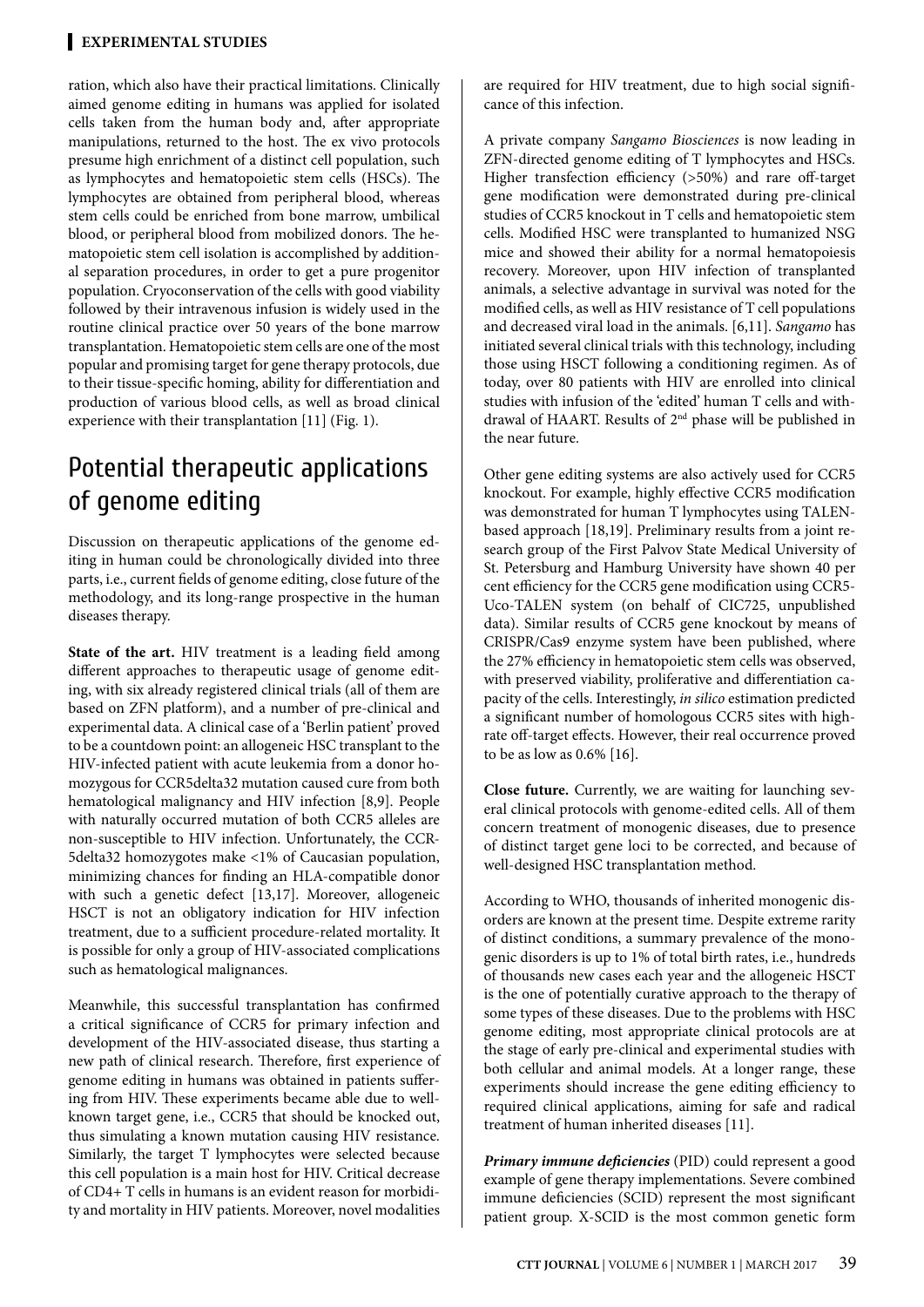of this disorder, caused by interleukin-2γ receptor (IL2RG) gene mutations. Several research groups have successfully used a ZFN system for induction of HDR in the IL2RG locus in different human cell types including HSCs and embryonic stem cells [4,14]. E.g., a copy of IL2RG was integrated into the HSC genome by means of ZFN nucleases. Integration efficiency was about 6% for ILRG2-containing cassette, showing only negligible off-target effects. Following grafting of the modified cells into a murine NSG model, a full-scale recovery of hemopoiesis with multi-lineage differentiation of immune populations were detected,. In spite of low integration efficiency of the functional gene cassette, the workers point to a selective advantage of genetically modified blood progenitors, along with reconstitution of the IL2RG function. Safety of the protocol is even increased, due to absence of special HSCT conditioning in this group of patients with immunodeficiencies [4].

*Chronic granulomatous disease* (CGD) is another important clinical form of PID. It is characterized by deficient synthesis of reactive oxygen species (ROS) in phagocytic cells due to NOX2 gene mutation. Successful CGD gene correction by means of retroviral gene therapy was overshadowed by evident proto-oncogene activation followed by their clonal selection. An attempt of controlled gp91phox transgene integration to a safe AAVS1 region, using induced pluripotent stem cells (iPSCs) obtained from the patient's HSCs was undertaken. The study has demonstrated an increased gp-91phox mRNA levels in iPSCs subjected to genome editing, with subsequent differentiation to functional granulocytes with restored ROS production. Virtually all the modified cell clones contained a gp91phox cassette in AAVS1 locus. However, ca. 50% of them exhibited other integration sites. The study has shown an increased total efficiency and bi-allelic TALEN-induced modification (60%) as compared to 48% with ZFN system [3]. Now more safe self-inactivating RV vectors (SIN-gRV) are in Phase I/II clinical trials for PIDs. They show comparable efficiency and the absence of events related to clonal expansion [1,26].

*Hyper-IgM* syndrome is another disorder from the PID group. A recent report has demonstrated an in situ HDR insertion to CD40L in human lymphocytes using a TALEN system, thus making first step to the gene correction in human hematopoietic cells. The most important achievement was retaining of natural regulatory elements, profile and expression kinetics of the gene transduced, together with restored B cell function [7].

Hemoglobinopathies. *Beta-thalassemia* is a group of inheritable blood diseases caused by HBB gene defect, characterized by decreased or absent synthesis of hemoglobin beta protein chains. As of today, allo-HSCT is the only available method to treat these disorders. Some studies show that HBB genomic locus coils should be specifically and effectively modified by ZFN [27], TALEN, or CRISPR/Cas9 systems [3,22]. Using native patient-derived iPSCs treated with TALEN system, in situ correction of HBB gene was performed. HDR efficiency was not high for the system developed; however the HBB-integrated clones demonstrated normal karyotype, retained pluripotency and, upon induction to differentiation, produced hematopoietic progenitors

able for erythropoiesis with normal beta-globin expression. Off-target activity of TALEN was not detected during the cell modification [15].

A recent study reported efficiency of CRISPR/Cas9 system for correction of HBB in iPSCs|: up to 57% of the clones showed modification of at least one HBB allele in experimental series, as well as minimal off-target activity [28].

*Sickle-cell anemia* is a widely spread inherited hemoglobin disorder caused by structural defect of hemoglobin chain (HBB mutation) that leads to abnormal HbS production. Correction of this specific defect by means of genome editing tools was also successfully demonstrated [17]. Another recent study applied ZFN system for repair of specific mutation in CD34+ cells from the patients. The given work yielded promising results, i.e., the HDR efficiency was up 18% in the CD34+ populations from sickle-cell anemia subjects. Restoration of normal Hb synthesis was confirmed in the gene-modified cells. Since only 10 to 30% of progenitor cell population is required for sufficient erythropoiesis, the efficiency of genome editing is close to the levels plausible for clinical usage. Therefore, an appropriate clinical protocol will be probably initiated in sooner time [5].

HSC pathology. *Fanconi anemia* occurs due to deficient proteins belonging to a DNA repair cluster . Quite recently, an in situ successful correction of FANCC gene was carried out in a primary culture of the patients' fibroblasts using CRISPR/Cas9 nucleases and CRISPR/Cas9 nickases followed by transformation of modified cells to iPSCs [20]. Of interest was a significant preference of nickase system for homology-directed repair (HDR), whereas classical nucleases favored NHEJ repair mechanisms. Generally, the CRIS-PR/Cas9 nuclease activity, if measured by cell modification, proved to be ca. 5%, including a small number of cells with HDR. The given efficiency rate is much lower than the required for clinical trials. The procedure needs selection of clones with successful gene integration.

*In vivo* genome editing is connected with elaboration of effective gene delivery, using a safe virus-based vector. The first upcoming clinical study is scheduled and will include *hemophilia B* treatment. A transgene of blood coagulation factor IX modified by genome editing will be introduced to genome of hepatocytes. The substitute gene, i.e., factor IX gene, is introduced to the target locus under albumin promoter, thus inducing factor IX protein synthesis by the human host liver. Albumin promoter was chosen as the safest and most synthesis-efficient segment of hepatocyte genome. The manipulations have to proceed as follows: the patient is infused intravenously with two viruses. The first virus produces zinc nucleases that incise the albumin gene, followed by effects of second virus that encodes the transgene incorporated into the genome [12]. Efficiency and safety of the method are shown at preclinical phase. An application for clinical use of this method has been considered and endorsed by the USA Food and drug administration (FDA).

*Cancer immunotherapy.* The most important developments in genome editing are directed to combat malignant tumors. By means of genome editing, novel mechanisms of tumor cell functioning are discovered, and tumor models are de-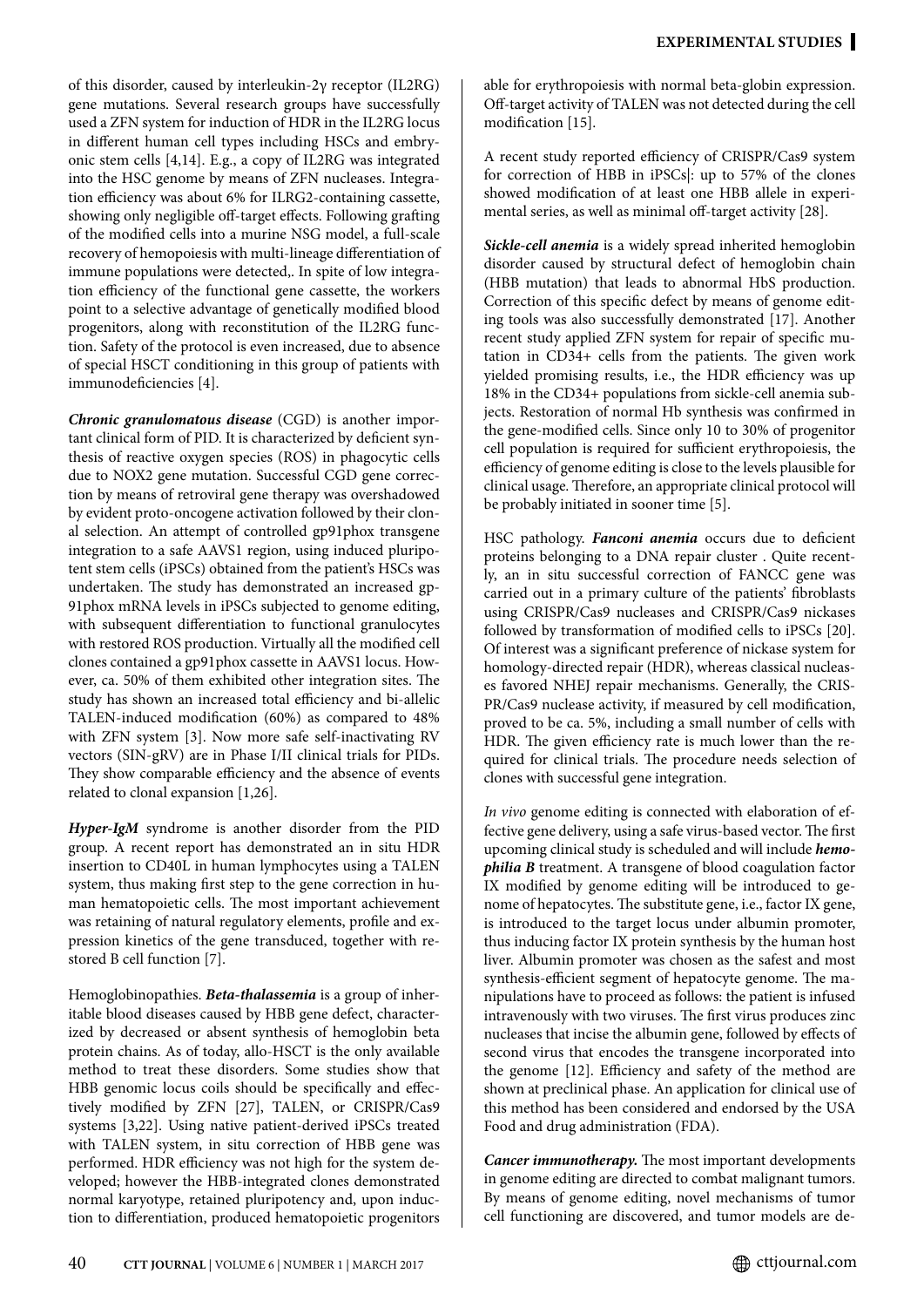#### **Experimental studies**

signed for pathogenetic analysis and studies of new medical drugs. So far, further breakthrough in oncology is connected with mechanistic studies of tumor avoidance from natural immune surveillance and achievements in the field of genetic engineering, i.e. production of T lymphocytes with chimeric antigenic receptors (CAR-T). The T cell modifications by means of genome editing are coupled to design of CAR-T cells. Appropriate gene editing procedures enable safe enhancement of antitumor effect. Nowadays, successful clinical use of CAR-T designed with TALEN technology was demonstrated in seven pediatric patients with acute lymphoblastic leukemia at London clinics [23,24]. Hence, expectations for gene editing in oncology are rather broad. In the nearest future, we can expect CAR-T cells after multiple editing (e.g., with combined changes in the genes encoding ТCR, PD1 receptors and CTLC4 receptors). Clinical application of this data is possible without a delay upon discerning new tumor resistance mechanisms based on genome editing.

**Prospective** of human genome editing can be focused on breaking immune histocompatibility differences are extremely valuable in organ and tissue transplants field. The "edited" animals, e.g., pigs, may become versatile donors for humans taking into account their organ physiology and structure. One may imagine soon occurring farms for transgenic pigs that could be used as compatible graft donors for humans. This kind of pigs already exists and was a subject to multiple genome editing and knockout of immune surveillance genes thus making them plausible for xenogeneic transplants [25].

In summary, the mentioned preclinical studies with site-specific genome editing systems are challenged by the issues of procedure efficiency. Human immune populations and hematopoietic cells are among the most demanded cell editing targets. Low HDR efficiency appears to be an important problem for HSC modification, as well as loss of multilineage differentiation potential upon genetic manipulations, as well as low expansion rates of *in vitro* modified cells. Over last years, the field of genome editing has been developed very rapidly. Currently, there are several alternative recognized tools tested for genome editing which are based on site-specific nuclease effects. A number of research groups are working on the efficiency, safety and simplified design for these tools. Recent clinical studies have shown that the gene editing has already reached pharmacological level in terms of efficiency, specificity, delivery rates, and considered by appropriate regulatory institutes both in USA and Europe. Due to many years of fundamental studies, some specific genes responsible for certain genetic disorders were discovered. The nucleases that are able to precisely knockout target genes were discovered as well. The *ex vivo* experiments showed potential ability to use the modified cells in vivo, by means of cellular therapy and HSCT procedures.

Despite some difficulties, preclinical studies of genome editing are bringing medical science to a new level. Clinical implications of genome editing based on transplantation of distinct cell populations (e.g., HSCs) are quite promising and potentially successful.

### Acknowledgements

We would like to thank all clinical and laboratory staff of R. Gorbacheva Memorial Research Institute of Children's Oncology, Hematology and Transplantation at the First Pavlov State Medical University of St. Petersburg. We also are grateful for useful support and cooperation in the field of hematopoietic stem cell research to Prof. Gerard Wagemaker; to Prof. Boris Fehse for cooperation in genome editing research; as well as to Prof. Fyodor D. Urnov for personal communications in the field of genome editing. We would like to express our sincere gratitude to Prof. Alexey B. Chuhlovin for advices in writing of the article, and Dr. Olga Ponomarenko for assistance and consulting.

# Conflicts of interest

No conflict interests are declared.

### References

1. Booth C., Gaspar H.B., Thrasher A.J. Treating Immunodeficiency through HSC Gene Therapy. Trends Mol. Med. 2016;22:317–327. doi: 10.1016/j.molmed.2016.02.002

2. Cradick TJ, Fine EJ, Antico CJ, Bao G. CRISPR/Cas9 systems targeting β-globin and CCR5 genes have substantial off-target activity. Nucleic Acids Res. 2013;41:9584–9592

3. Dreyer AK, Hoffmann D, Lachmann N, Ackermann M, Steinemann D, Timm B, Siler U,Reichenbach J, Grez M, Moritz T, et al. TALEN-mediated functional correction of X-linked chronic granulomatous disease in patient-derived induced pluripotent stem cells. Biomaterials 2015;69:191– 200. doi: 10.1016/j.biomaterials.2015.07.057.

4. Genovese P, Schiroli G, Escobar G, Targeted genome editing in human repopulating haematopoietic stem cells Nature. 2014 Jun 12;510(7504):235-40. doi: 10.1038/nature13420. Epub 2014 May 28.

5. Hoban MD, Cost GJ, Mendel MC, et al. Correction of the sickle cell disease mutation in human hematopoietic stem/ progenitor cells. Blood. 2015;125(17):2597-2604.Hoban MD, Cost GJ, Mendel MC, et al. Correction of the sickle cell disease mutation in human hematopoietic stem/progenitor cells. Blood. 2015;125(17):2597-2604.

6. Holt N, Wang J, Kim K, Friedman G, Wang X, Taupin V, et al. Human hematopoietic stem/progenitor cells modified by zinc-finger nucleases targeted to CCR5 control HIV-1 in vivo. Nat Biotechnol (2010) 28(8):839–47.10.1038/nbt.1663

7. Hubbard, N., Hagin, D., Sommer, K., Song, Y., Khan, I., Clough, C., Ochs, H. D., Rawlings, D. J., Scharenberg, A. M., & Torgerson, T. R. (2016). Targeted gene editing restores regulated CD40L function in X-linked hyper-IgM syndrome. Blood, 127(21), 2513-2522. Accessed March 20, 2017. DOI: 10.1182/blood-2015-11-683235

8. Hütter G, Nowak D, Mossner M et al. Long-term control of HIV by CCR5 Delta32/Delta32 stem-cell transplantation. N Engl J Med 2009; 360:692–8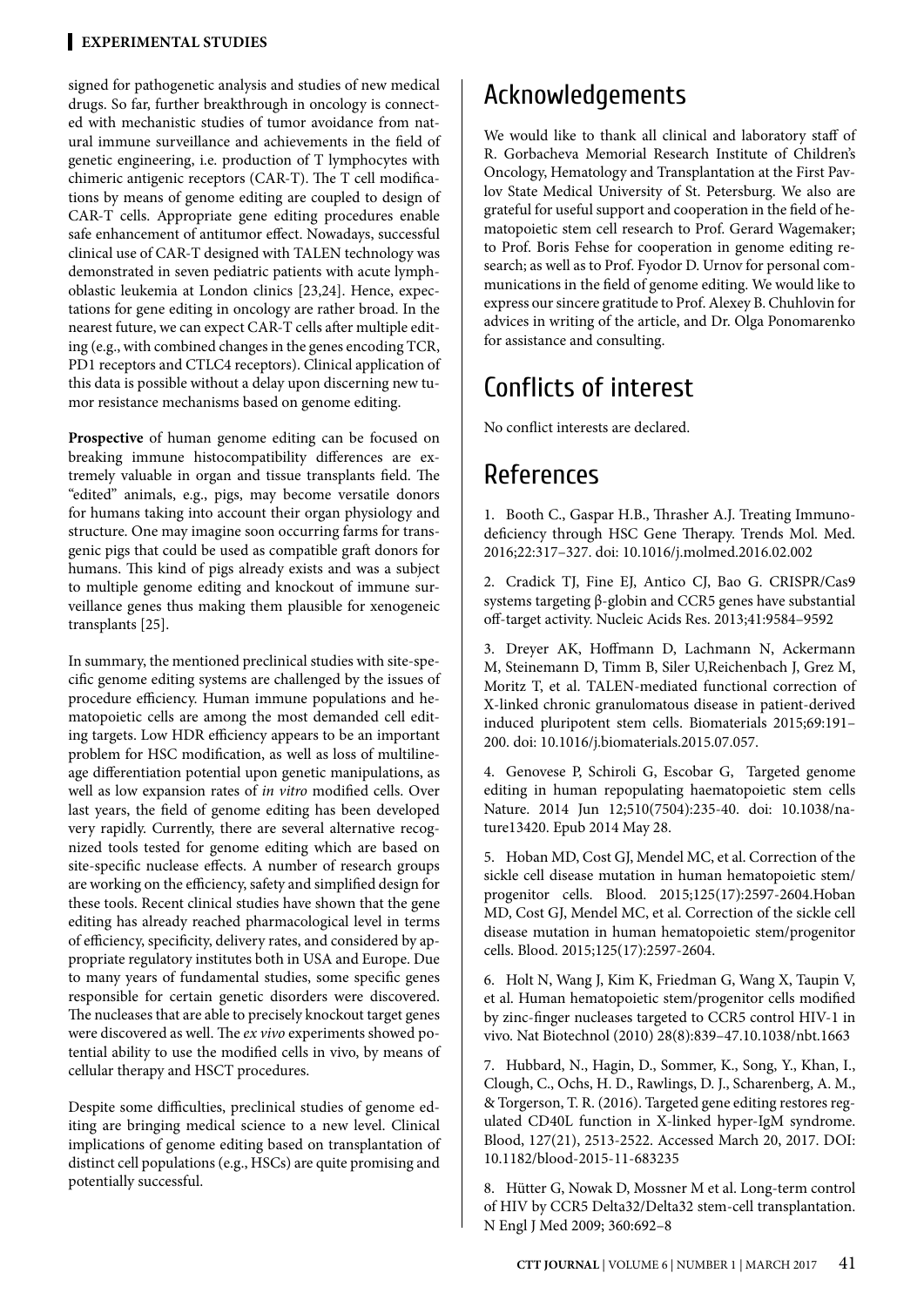9. Hütter G, Thiel E. Allogeneic transplantation of CCR5 deficient progenitor cells in a patient with HIV infection – an update after 3 years and the search for patient no. 2. AIDS 2011; 25:273–4.

10. Johnston JJ, Lewis KL, Ng D, Singh LN, Wynter J, Brewer C, et al. Individualized iterative phenotyping for genome-wide analysis of loss-of-function mutations. Am J Hum Genet. 2015;96:913–25.

11. Lepik, K.V., Popova, M.O., Shakirova, A.I., Sergeev, V.S., Potter, A.Y., Barkhatov, I.M., Fehse, B., Afanasyev, B.V. Site-specific genome editing for hematopoetic stem cells transplantation-based gene therapy approaches (2016) Genes and Cells, 11 (2), pp. 21-29.

12. Li H, Haurigot V, Doyon Y, et al. In vivo genome editing restores hemostasis in a mouse model of hemophilia. Nature. 2011;475(7355):217-221. doi:10.1038/nature10177.

13. Libert F, Cochaux P, Beckman G, et al. The CCR5-Δ32 mutation conferring protection against HIV-1 in Caucasian populations has a single and recent origin in Northeastern Europe. Hum Mol Genet 1998;7:399–406.

14. Lombardo A, Genovese P, Beausejour CM, Colleoni S, Lee YL, Kim KA, et al. Gene editing in human stem cells using zinc finger nucleases and integrase-defective lentiviral vector delivery. Nat Biotechnol (2007)25(11):1298– 306.10.1038/nbt1353

15. Ma N, Liao B, Zhang H, et al. Transcription activator-like effector nuclease (TALEN)-mediated gene correction in integration-free beta-thalassemia induced pluripotent stem cells. J Biol Chem. 2013;288:34671–34679.

16. Mandal PK, Ferreira LMR, Collins R, et al. Efficient ablation of genes in human hematopoietic stem and effector cells using CRISPR/Cas9. Cell stem cell. 2014;15(5):643-652. doi:10.1016/j.stem.2014.10.004.

17. Marmor M, Sheppard HW, Donnell D, et al. Homozygous and heterozygous CCR5-D32 genotypes are associated with resistance to HIV infection. JAIDS 2001;27:472–81.

18. Mock U, Hauber I, Fehse B Digital PCR to assess gene-editing frequencies mediated by designer nucleases. Nature Protocols 11, 598–615, (2016). doi:10.1038/nprot.2016.027

19. Mock U, Machowicz R, Hauber I, et al. mRNA transfection of a novel TAL effector nuclease (TALEN) facilitates efficient knockout of HIV co-receptor CCR5. Nucleic Acids Research. 2015;43(11):5560-5571. doi:10.1093/nar/gkv469.

20. Osborn MJ, Gabriel R, Webber BR, et al. Fanconi Anemia Gene Editing by the CRISPR/Cas9 System. Human Gene Therapy. 2015;26(2):114-126. doi:10.1089/hum.2014.111.

21. Patsali P, Mussolino C, Stephanou C, et al. Towards personalized gene therapy for β-thalassemia in Cyprus; Presented at: American Society for Gene and Cell Therapy 19th Annual Congress; Washington, DC. May 23, 2014. Abstract number 692. Molecular Therapy, Volume 22, S268.

22. Porteus MH. Towards a new era in medicine: therapeutic genome editing. Genome Biology. 2015;16:286. doi:10.1186/ s13059-015-0859-y.

23. Qasim, W., Amrolia, P. J., Samarasinghe, S., et al. (2015). First Clinical Application of Talen Engineered Universal CAR19 T Cells in B-ALL. Blood, 126(23), 2046. Accessed March 20, 2017.

24. Reardon S. Leukaemia success heralds wave of gene-editing therapies. One-year-old girl treated as plans to inject DNA-cutting technology directly into patients' bodies take shape. Nature 527, 146–147 (09 November 2015). doi:10.1038/ nature.2015.18737. http://www.nature.com/news/leukaemiasuccess-heralds-wave-of-gene-editing-therapies-1.18737

25. Reardon S. New life for pig-to-human transplants. Gene-editing technologies have breathed life into the languishing field of xenotransplantation. Nature 527, 152–154 (12 November 2015) doi:10.1038/527152a. http://www.nature. com/news/new-life-for-pig-to-human-transplants-1.18768

26. Touzot F, Hacein-Bey-Abina S, Fischer A, Cavazzana M. Gene therapy for inherited immunodeficiency. Expert Opin Biol Ther (2014) 14(6):789–98.10.1517/14712598.2014.895811

27. Voit RA, Hendel A, Pruett-Miller SM, Porteus MH. Nuclease-mediated gene editing by homologous recombination of the human globin locus. Nucleic Acids Res. 2014;42:1365– 1378

28. Yang Y, Zhang X, Yi L et al. Naïve Induced Pluripotent Stem Cells Generated From β-Thalassemia Fibroblasts Allow Efficient Gene Correction With CRISPR/Cas9 Stem Cells Transl Med. 2016 Jan;5(1):8-19. doi: 10.5966/sctm.2015- 0157